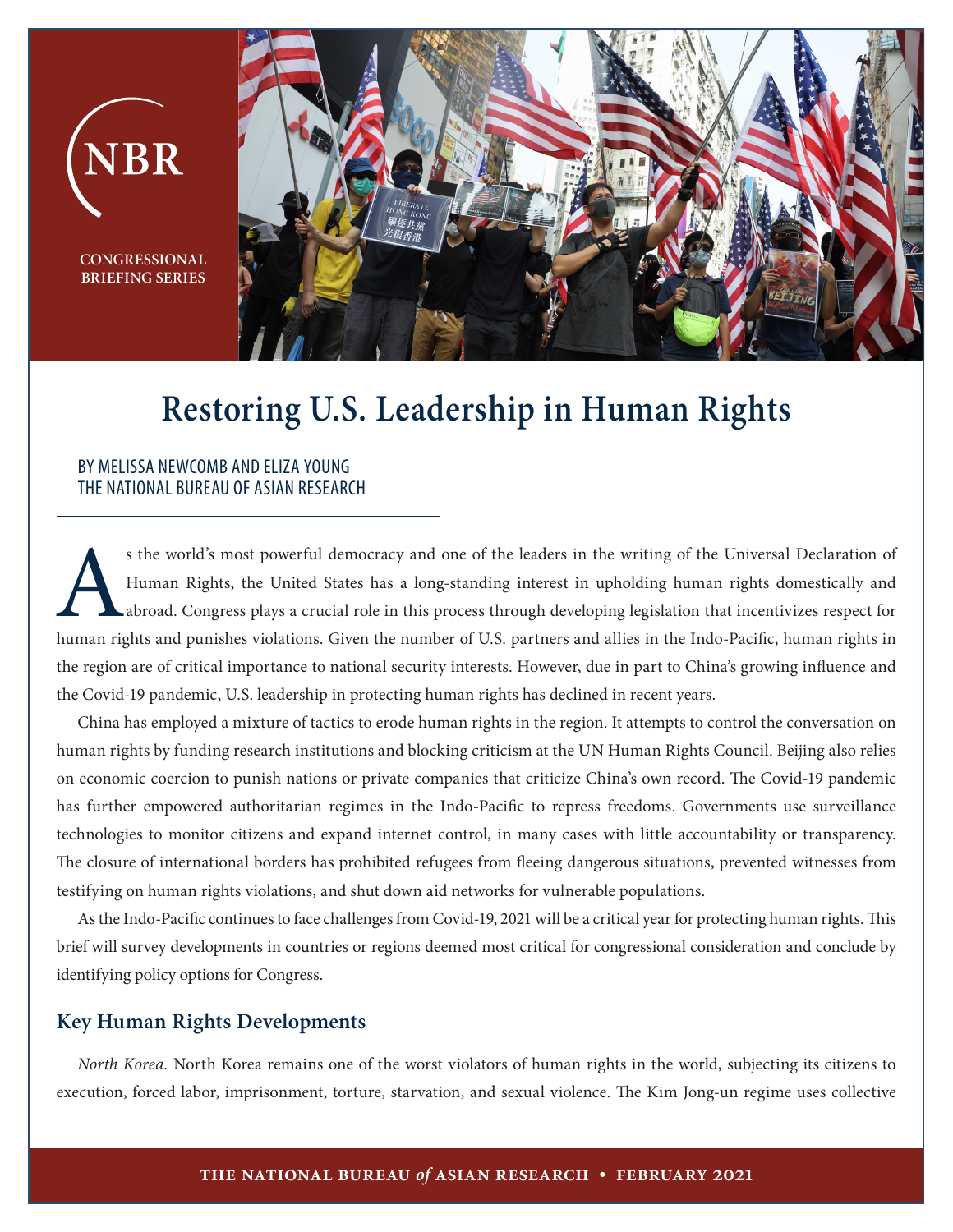punishment to suppress dissent and forbids outside communication or relocation. The United States currently supports organizations promoting human rights in North Korea and continues to sanction government entities. Yet, given the poor bilateral ties to the United States, North Korea has few incentives to address its human rights crimes.

*Xinjiang and Tibet.* Within the Xinjiang Uighur and Tibet autonomous regions, China is engaged in a massive Sinicization project to force Uighur Muslims and Tibetans to assimilate into Han Chinese society. China has detained over one million Uighur Muslims in re-education and labor camps and subjected Uighur women to coercive birth control methods. China has also detained more than half a million Tibetans and forcibly relocated 50,000 as part of a "poverty alleviation" program. In addition, China deploys a mixture of surveillance technologies in both regions to severely restrict freedoms of movement, assembly, and religion. Congress responded by passing the Uyghur Human Rights Policy Act in June 2020, which imposes sanctions on foreign individuals responsible for human rights abuses in Xinjiang, and the Tibetan Policy and Support Act in December 2020, which sanctions officials who violate Tibetans' religious practices by picking the Dalai Lama's successor.

*Hong Kong.* On June 30, 2020, China passed the Hong Kong National Security Law, outlawing criticism of the government and penalizing offenders

with sentences that include up to life in prison. Congress responded by passing the Hong Kong Autonomy Act, which imposes sanctions on officials who violate Hong Kong's autonomy and any affiliated financial institutions. Undaunted, China continued to crack down on dissent, exemplified by the mass arrest of 53 political activists (including a U.S. citizen) on January 6, 2021.

*Myanmar.* The ongoing civil war in Myanmar and the Rohingya genocide has created over a million refugees. Congress allocated funds in support of efforts for reconciliation and peace while sanctioning leaders of the military junta. However, China has supported the government's treatment of the Rohingya and supplied arms to some ethnic groups, prolonging the internal conflict. Further clouding the human rights picture, on February 1 the military junta staged a coup and declared a oneyear state of emergency that imperils the country's fragile democracy.

*India.* Prime Minister Narendra Modi and his Bharatiya Janata Party increasingly have persecuted political opposition and suppressed freedom of speech. The Modi government unilaterally annexed Jammu and Kashmir in 2019, which violated UN Security Council resolutions, and imposed on the region the longest internet shutdown to occur in a democracy. The government also passed the Citizenship (Amendment) Act in December 2019,

*Congress could penalize human rights abuses throughout the region by sanctioning and restricting travel and arms sales for offending individuals, corporations, and other entities.*